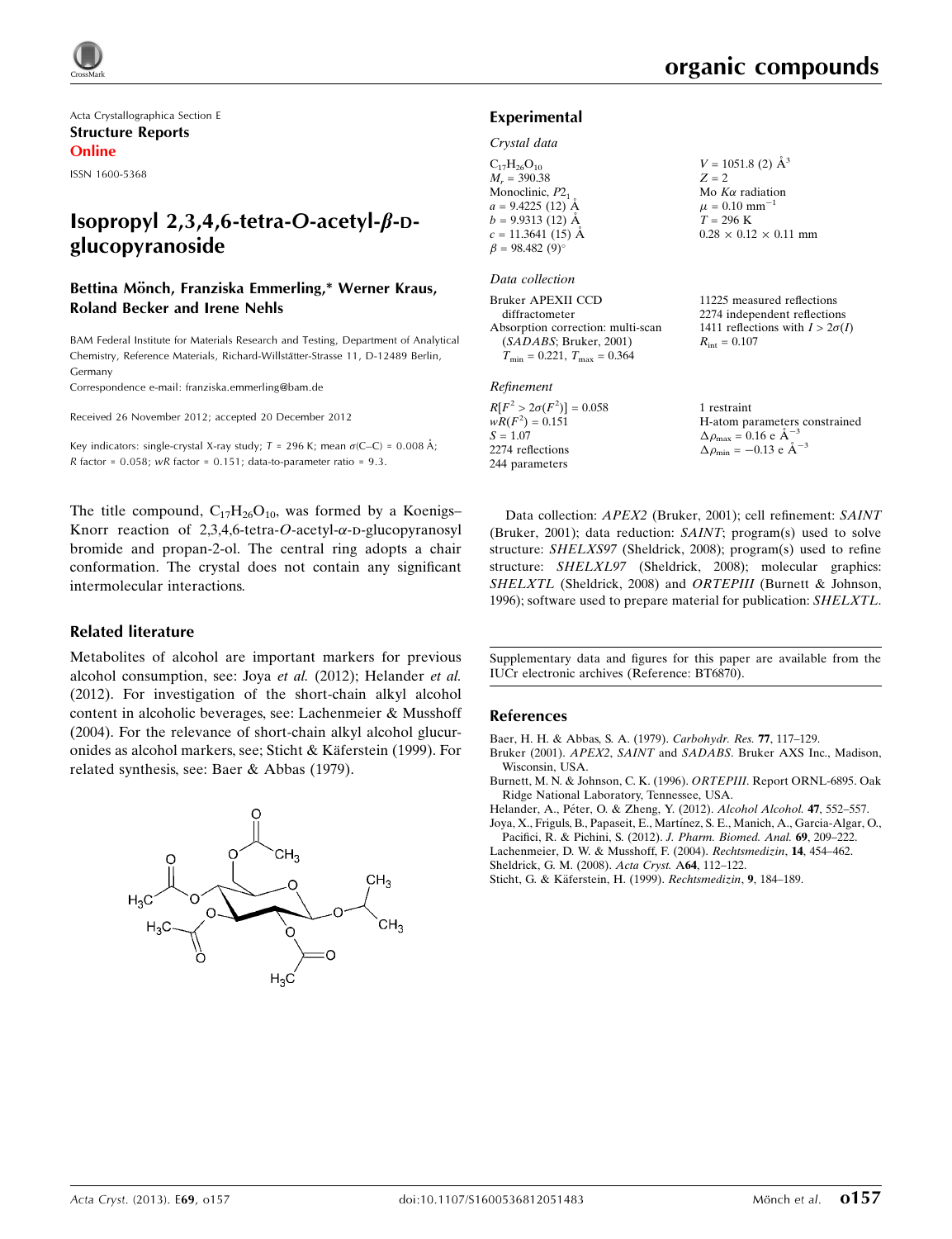# **supporting information**

*Acta Cryst.* (2013). E**69**, o157 [doi:10.1107/S1600536812051483]

# **Isopropyl 2,3,4,6-tetra-***O***-acetyl-***β***-D-glucopyranoside**

## **Bettina Mönch, Franziska Emmerling, Werner Kraus, Roland Becker and Irene Nehls**

## **S1. Comment**

In recent years the determination of alcohol metabolites gained importance for screening previous alcohol consumption (Joya *et al.*, Helander *et al.*, 2012). Beside ethanol several short-chain alkyl alcohols, *e.g. i*-propanol, are found in alcoholic beverages as a result of the fermentation process (Lachenmeier & Musshoff, 2004). The glucuronides of these so-called fusel alcohols are interesting markers for the consumption of alcohol (Sticht & Käferstein, 1999). Hence, the analysis of these glucuronic metabolites, including their synthesis and full characterization is mandatory.

The title compound was formed by a Koenigs-Knorr-reaction of 2,3,4,6-tetra-*O*-acetyl-*α*-*D*-glucopyranosyl bromide and propan-2-ol (related synthesis Baer & Abbas, 1979) as an intermediate product towards synthesis of *n*-propylglucuronide.

The central ring has a chair conformation (Fig 1). The absolute configuration could not be defined confidently based on the single-crystal diffraction data. The isomeric purity of the title compound was confirmed by <sup>1</sup>H-NMR.

## **S2. Experimental**

*i*-Propyl 2,3,4,6-tetra-*O*-acetyl-*β*-*D*-glucopyranoside was synthesized by a Koenigs-Knorr-reaction of 2,3,4,6-tetra-*O*acetyl-*α*-*D*-glucopyranosyl bromide and propan-2-ol. In order to obtain crystals suitable for single-crystal analysis, about 10 mg of the compound were dissolved in 2 ml propan-2-ol. Colourless crystals of the title compound were formed after 4 days of slow solvent evaporation at room temperature.

## **S3. Refinement**

All H-atoms were positioned geometrically and refined using a riding model with  $d(C-H) = 0.93 \text{ Å}, U_{\text{iso}} = 1.2 U_{\text{eq}}$  (C) for aromatic 0.98 Å,  $U_{\text{iso}} = 1.2 U_{\text{eq}}$  (C) for CH, 0.97 Å,  $U_{\text{iso}} = 1.2 U_{\text{eq}}$  (C) for CH<sub>2</sub>, 0.96 Å,  $U_{\text{iso}} = 1.5 U_{\text{eq}}$  (C) for CH<sub>3</sub> hydrogen atoms. In the absence of significant anomalous dispersion effects Friedel pairs were merged. The absolute configuration has not been determined by anomalous-dispersion effects in diffraction measurements of the crystal. The conformation has been assigned due to an unchanging chiral centre in the synthetic procedure.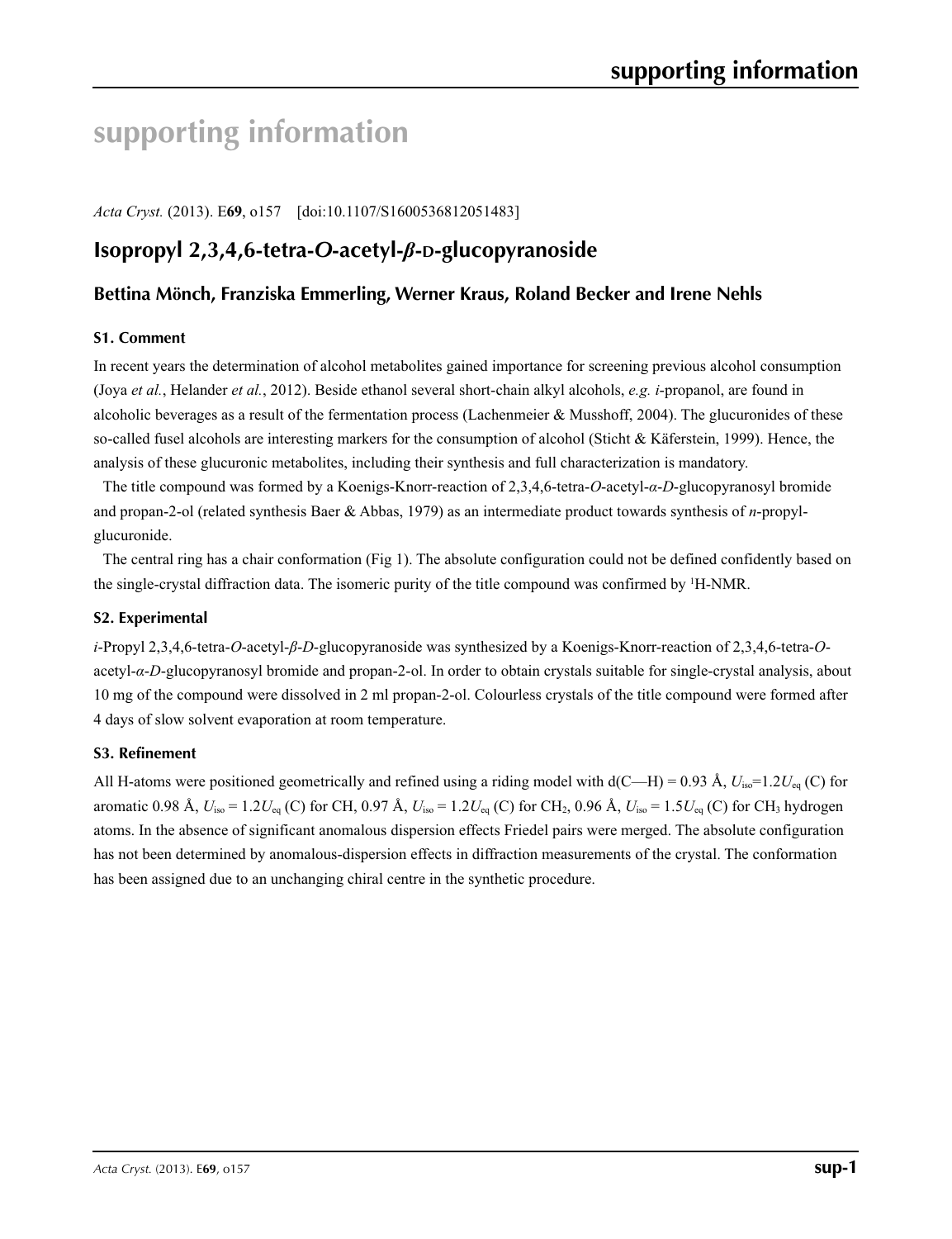

## **Figure 1**

*ORTEP* representation of the title compound with atomic labeling shown with 30% probability displacement ellipsoids.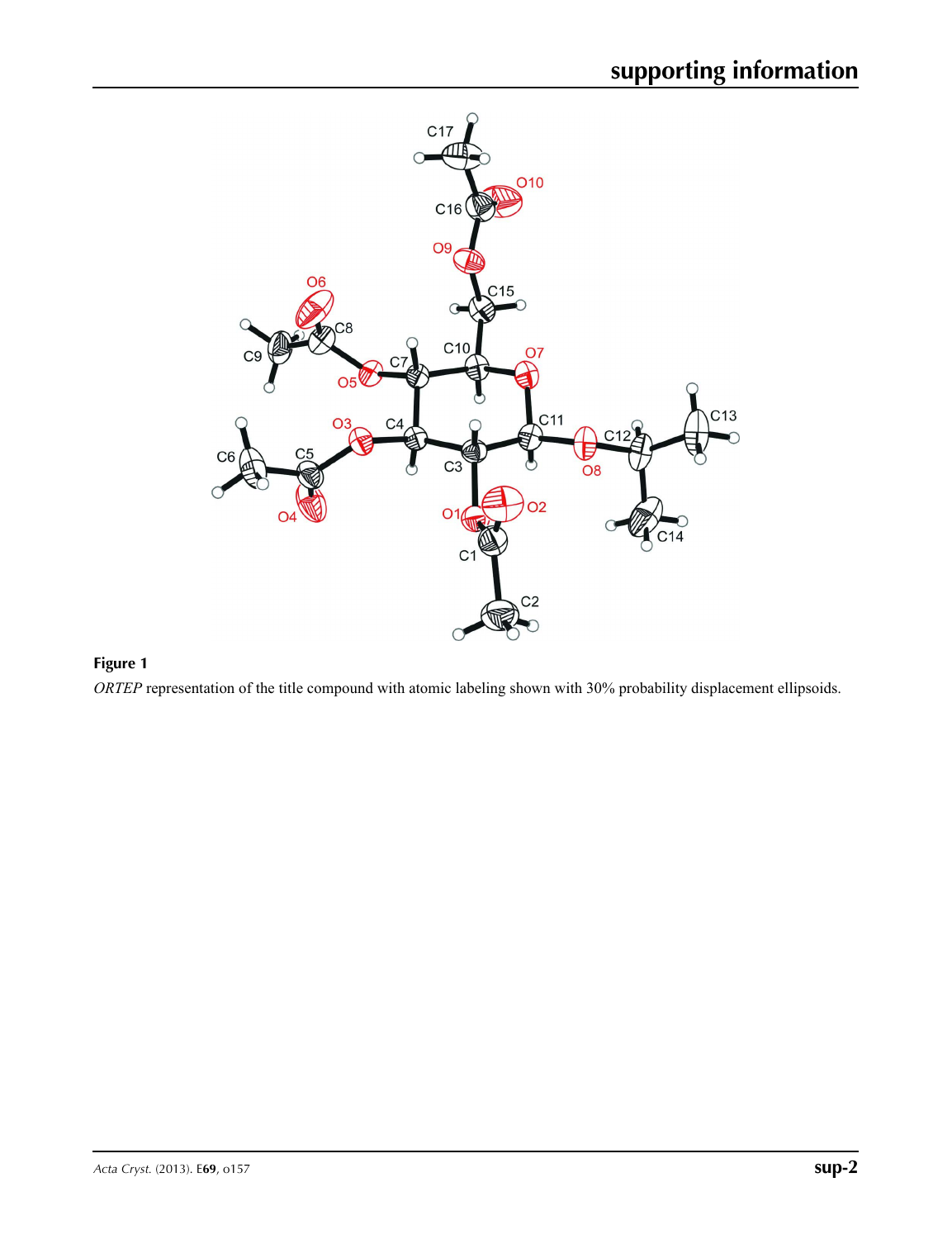

## **Figure 2**

View of the unit cell of the title compound along the *b* axis.

## **Isopropyl 2,3,4,6-tetra-***O***-acetyl-***β***-***D***-glucopyranoside**

*Crystal data*

 $C_{17}H_{26}O_{10}$ *Mr* = 390.38 Monoclinic,  $P2<sub>1</sub>$  $a = 9.4225(12)$  Å  $b = 9.9313(12)$  Å  $c = 11.3641(15)$  Å  $\beta$  = 98.482 (9)<sup>°</sup>  $V = 1051.8$  (2) Å<sup>3</sup> *Z* = 2

 $F(000) = 416$ *D*<sub>x</sub> = 1.233 Mg m<sup>-3</sup> Mo *Kα* radiation, *λ* = 0.71073 Å Cell parameters from 1344 reflections  $\theta = 2.6 - 19.8^{\circ}$  $\mu = 0.10$  mm<sup>-1</sup>  $T = 296 \text{ K}$ Block, colourless  $0.28 \times 0.12 \times 0.11$  mm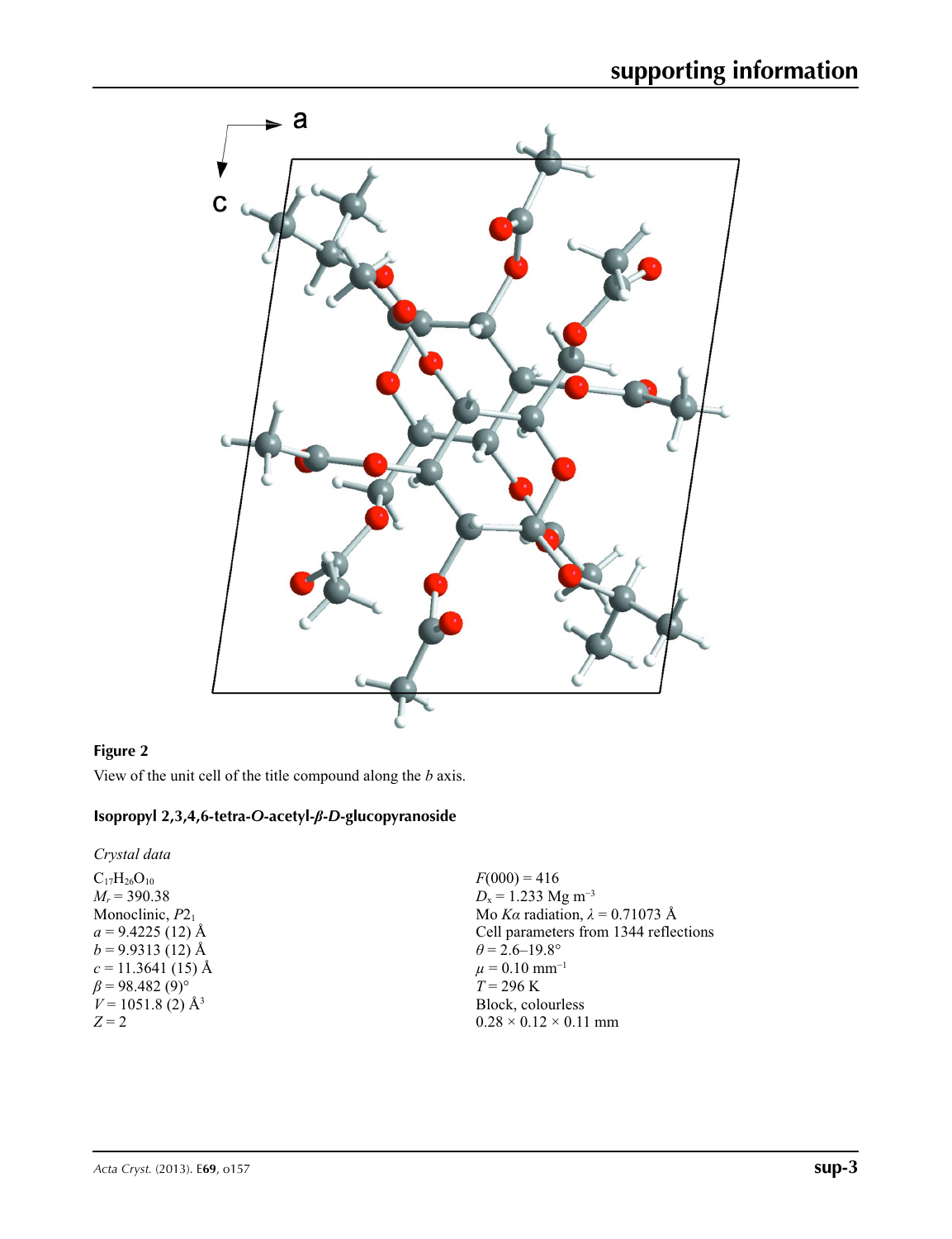*Data collection*

| Bruker APEXII CCD                               | 11225 measured reflections                                              |
|-------------------------------------------------|-------------------------------------------------------------------------|
| diffractometer                                  | 2274 independent reflections                                            |
| Radiation source: fine-focus sealed tube        | 1411 reflections with $I > 2\sigma(I)$                                  |
| Graphite monochromator                          | $R_{\rm int} = 0.107$                                                   |
| $\varphi$ and $\omega$ scans                    | $\theta_{\text{max}} = 26.3^{\circ}, \theta_{\text{min}} = 1.8^{\circ}$ |
| Absorption correction: multi-scan               | $h = -11 \rightarrow 11$                                                |
| (SADABS; Bruker, 2001)                          | $k = -12 \rightarrow 11$                                                |
| $T_{\min}$ = 0.221, $T_{\max}$ = 0.364          | $l = -14 \rightarrow 14$                                                |
| Refinement                                      |                                                                         |
| Refinement on $F^2$                             | Secondary atom site location: difference Fourier                        |
| Least-squares matrix: full                      | map                                                                     |
| $R[F^2 > 2\sigma(F^2)] = 0.058$                 | Hydrogen site location: inferred from                                   |
| $wR(F^2) = 0.151$                               | neighbouring sites                                                      |
| $S = 1.07$                                      | H-atom parameters constrained                                           |
| 2274 reflections                                | $w = 1/[\sigma^2(F_0^2) + (0.0659P)^2]$                                 |
| 244 parameters                                  | where $P = (F_0^2 + 2F_c^2)/3$                                          |
| 1 restraint                                     | $(\Delta/\sigma)_{\text{max}}$ < 0.001                                  |
| Primary atom site location: structure-invariant | $\Delta\rho_{\rm max} = 0.16 \text{ e } \text{\AA}^{-3}$                |
| direct methods                                  | $\Delta\rho_{\rm min} = -0.13$ e Å <sup>-3</sup>                        |

## *Special details*

**Geometry**. All e.s.d.'s (except the e.s.d. in the dihedral angle between two l.s. planes) are estimated using the full covariance matrix. The cell e.s.d.'s are taken into account individually in the estimation of e.s.d.'s in distances, angles and torsion angles; correlations between e.s.d.'s in cell parameters are only used when they are defined by crystal symmetry. An approximate (isotropic) treatment of cell e.s.d.'s is used for estimating e.s.d.'s involving l.s. planes.

**Refinement**. Refinement of  $F^2$  against ALL reflections. The weighted *R*-factor  $wR$  and goodness of fit *S* are based on  $F^2$ , conventional *R*-factors *R* are based on *F*, with *F* set to zero for negative  $F^2$ . The threshold expression of  $F^2 > \sigma(F^2)$  is used only for calculating *R*-factors(gt) *etc*. and is not relevant to the choice of reflections for refinement. *R*-factors based on *F*<sup>2</sup> are statistically about twice as large as those based on *F*, and *R*- factors based on ALL data will be even larger.

*Fractional atomic coordinates and isotropic or equivalent isotropic displacement parameters (Å<sup>2</sup>)* 

|                 | $\mathcal{X}$ | у         | $\boldsymbol{Z}$ | $U_{\rm iso}$ */ $U_{\rm eq}$ |  |
|-----------------|---------------|-----------|------------------|-------------------------------|--|
| O <sub>1</sub>  | 0.5370(3)     | 0.1530(3) | 0.2024(3)        | 0.0679(9)                     |  |
| O <sub>2</sub>  | 0.4905(5)     | 0.3603(4) | 0.1307(4)        | 0.1009(14)                    |  |
| O <sub>3</sub>  | 0.7120(3)     | 0.2202(3) | 0.4275(3)        | 0.0599(8)                     |  |
| O4              | 0.8668(4)     | 0.0492(4) | 0.4350(5)        | 0.1119(16)                    |  |
| O <sub>5</sub>  | 0.6214(3)     | 0.0547(3) | 0.6176(3)        | 0.0608(8)                     |  |
| O <sub>6</sub>  | 0.6978(6)     | 0.2424(5) | 0.7143(4)        | 0.1298(19)                    |  |
| O <sub>7</sub>  | 0.2892(3)     | 0.1260(3) | 0.4196(3)        | 0.0651(8)                     |  |
| O8              | 0.2399(3)     | 0.1684(3) | 0.2197(3)        | 0.0696(9)                     |  |
| O <sub>9</sub>  | 0.3094(4)     | 0.1908(3) | 0.6722(3)        | 0.0752(10)                    |  |
| O <sub>10</sub> | 0.1637(7)     | 0.1219(6) | 0.7944(5)        | 0.149(2)                      |  |
| C <sub>1</sub>  | 0.5300(6)     | 0.2489(6) | 0.1162(5)        | 0.0727(14)                    |  |
| C2              | 0.5743(7)     | 0.1902(8) | 0.0060(5)        | 0.108(2)                      |  |
| H2A             | 0.5697        | 0.2584    | $-0.0542$        | $0.161*$                      |  |
| H2B             | 0.5109        | 0.1176    | $-0.0220$        | $0.161*$                      |  |
| H2C             | 0.6707        | 0.1568    | 0.0235           | $0.161*$                      |  |
| C <sub>3</sub>  | 0.4811(4)     | 0.1820(4) | 0.3120(4)        | 0.0542(11)                    |  |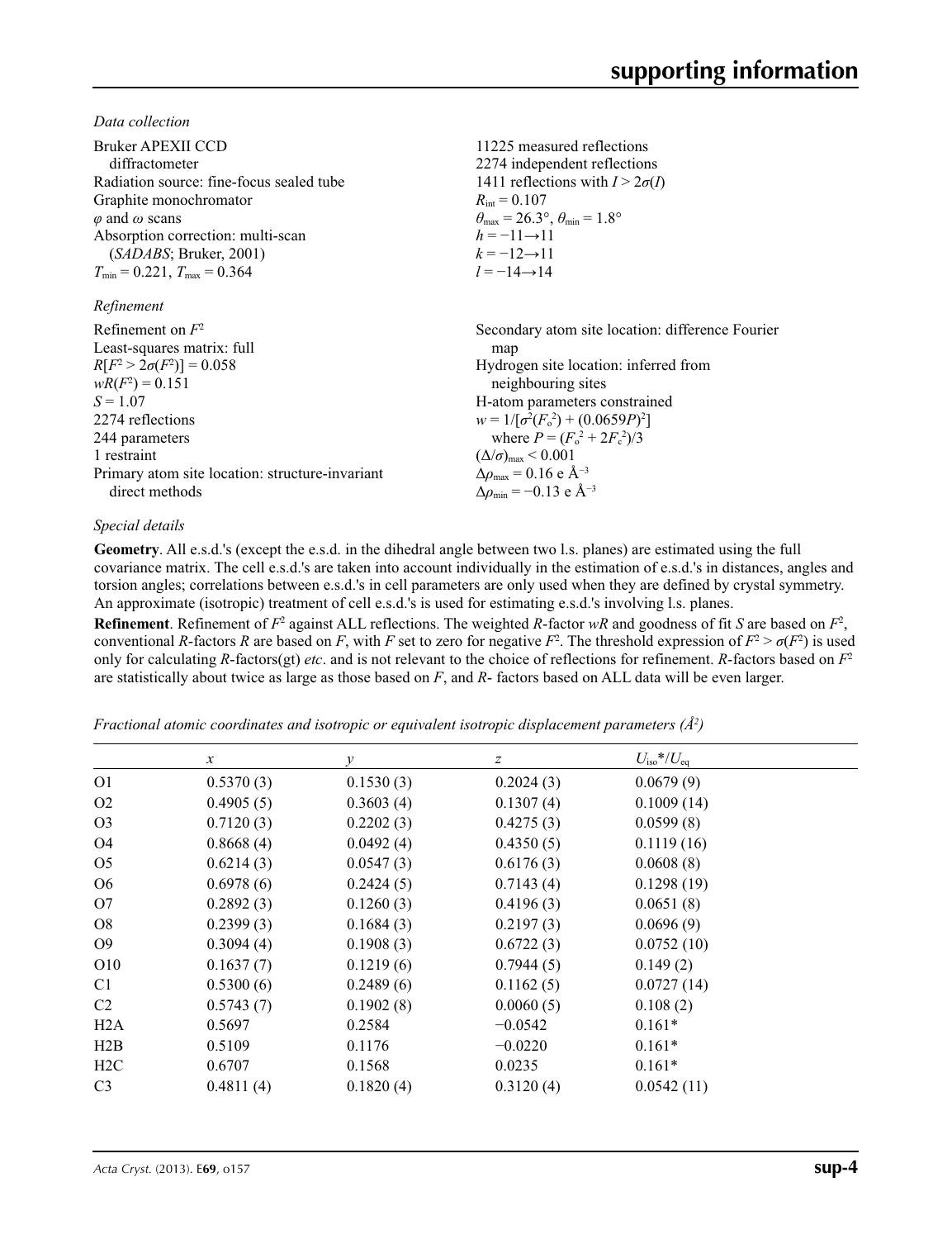| H <sub>3</sub> A  | 0.4669    | 0.2792       | 0.3197    | $0.065*$   |
|-------------------|-----------|--------------|-----------|------------|
| C <sub>4</sub>    | 0.5889(4) | 0.1315(4)    | 0.4138(4) | 0.0514(10) |
| H <sub>4</sub> A  | 0.6193    | 0.0404       | 0.3959    | $0.062*$   |
| C <sub>5</sub>    | 0.8464(5) | 0.1663(6)    | 0.4401(5) | 0.0709(14) |
| C6                | 0.9581(6) | 0.2722(6)    | 0.4646(7) | 0.104(2)   |
| H <sub>6</sub> A  | 1.0514    | 0.2314       | 0.4728    | $0.156*$   |
| H6B               | 0.9468    | 0.3183       | 0.5368    | $0.156*$   |
| H <sub>6</sub> C  | 0.9483    | 0.3353       | 0.3999    | $0.156*$   |
| C7                | 0.5271(4) | 0.1297(4)    | 0.5294(4) | 0.0526(10) |
| H7A               | 0.5172    | 0.2221       | 0.5572    | $0.063*$   |
| C8                | 0.7049(6) | 0.1238(7)    | 0.7044(5) | 0.0780(15) |
| C9                | 0.8026(6) | 0.0292(7)    | 0.7811(5) | 0.095(2)   |
| H9A               | 0.8613    | 0.0794       | 0.8420    | $0.143*$   |
| H9B               | 0.8626    | $-0.0172$    | 0.7331    | $0.143*$   |
| H <sub>9</sub> C  | 0.7462    | $-0.0350$    | 0.8171    | $0.143*$   |
| C10               | 0.3795(5) | 0.0587(5)    | 0.5137(4) | 0.0574(11) |
| H10A              | 0.3926    | $-0.0345$    | 0.4892    | $0.069*$   |
| C11               | 0.3396(5) | 0.1088(5)    | 0.3077(4) | 0.0580(11) |
| H11A              | 0.3509    | 0.0130       | 0.2907    | $0.070*$   |
| C12               | 0.1157(6) | 0.0848(6)    | 0.1770(5) | 0.0838(17) |
| H12A              | 0.0844    | 0.0373       | 0.2443    | $0.101*$   |
| C13               | 0.0007(7) | 0.1795(8)    | 0.1244(7) | 0.133(3)   |
| H <sub>13</sub> A | $-0.0210$ | 0.2409       | 0.1846    | $0.199*$   |
| H13B              | $-0.0839$ | 0.1295       | 0.0938    | $0.199*$   |
| H <sub>13</sub> C | 0.0331    | 0.2293       | 0.0610    | $0.199*$   |
| C14               | 0.1516(9) | $-0.0151(8)$ | 0.0883(7) | 0.132(3)   |
| H <sub>14</sub> A | 0.2236    | $-0.0758$    | 0.1259    | $0.198*$   |
| H14B              | 0.1874    | 0.0312       | 0.0245    | $0.198*$   |
| H14C              | 0.0671    | $-0.0649$    | 0.0572    | $0.198*$   |
| C15               | 0.3091(6) | 0.0569(5)    | 0.6241(5) | 0.0708(14) |
| H <sub>15</sub> A | 0.2113    | 0.0246       | 0.6051    | $0.085*$   |
| H15B              | 0.3609    | $-0.0034$    | 0.6825    | $0.085*$   |
| C16               | 0.2309(6) | 0.2104(7)    | 0.7598(5) | 0.0852(17) |
| C17               | 0.2438(9) | 0.3493(7)    | 0.8081(6) | 0.119(3)   |
| H17A              | 0.1849    | 0.3584       | 0.8698    | $0.178*$   |
| H17B              | 0.2127    | 0.4124       | 0.7456    | $0.178*$   |
| H17C              | 0.3420    | 0.3671       | 0.8403    | $0.178*$   |
|                   |           |              |           |            |

*Atomic displacement parameters (Å2 )*

|                | $I^{11}$   | $I^{22}$   | $I^{\beta 3}$ | $I^{12}$      | $U^{13}$      | $U^{23}$    |
|----------------|------------|------------|---------------|---------------|---------------|-------------|
| O <sub>1</sub> | 0.071(2)   | 0.073(2)   | 0.0601(19)    | 0.0155(19)    | 0.0089(16)    | 0.0013(19)  |
| O <sub>2</sub> | 0.137(4)   | 0.075(3)   | 0.093(3)      | 0.009(3)      | 0.025(3)      | 0.022(2)    |
| O <sub>3</sub> | 0.0504(17) | 0.0541(18) | 0.075(2)      | 0.0007(15)    | 0.0081(15)    | 0.0020(16)  |
| O4             | 0.069(2)   | 0.069(3)   | 0.197(5)      | 0.014(2)      | 0.016(3)      | $-0.005(3)$ |
| O <sub>5</sub> | 0.0677(18) | 0.0512(17) | 0.060(2)      | $-0.0004(16)$ | $-0.0015(17)$ | 0.0015(17)  |
| O <sub>6</sub> | 0.190(5)   | 0.077(3)   | 0.104(4)      | $-0.003(3)$   | $-0.039(3)$   | $-0.021(3)$ |
| O7             | 0.0547(17) | 0.0625(19) | 0.077(2)      | $-0.0016(16)$ | 0.0072(16)    | 0.0041(19)  |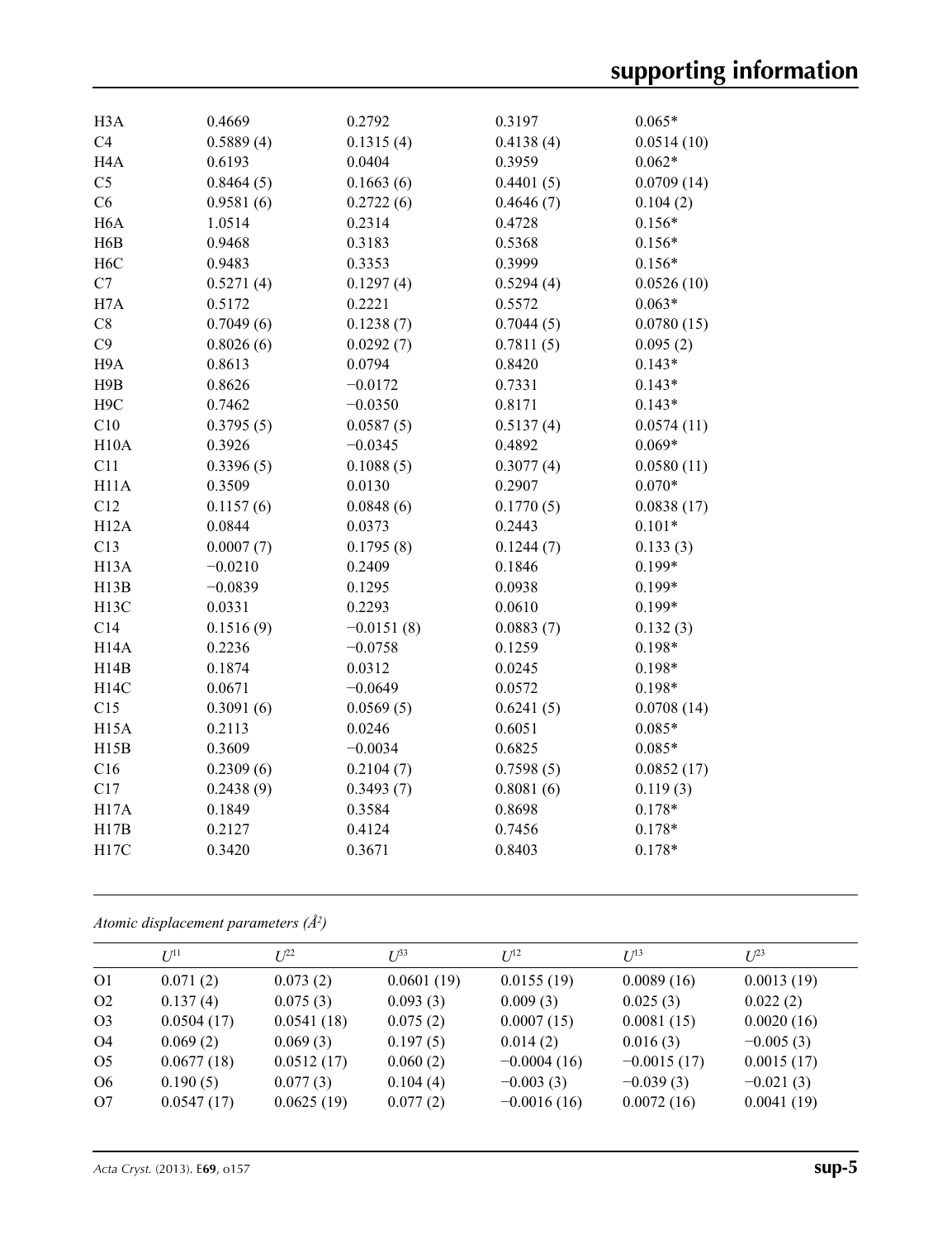| <b>O8</b>       | 0.0603(18) | 0.061(2) | 0.081(2) | $-0.0050(16)$ | $-0.0111(17)$ | 0.0118(18)  |
|-----------------|------------|----------|----------|---------------|---------------|-------------|
| O <sub>9</sub>  | 0.084(2)   | 0.064(2) | 0.084(2) | 0.0017(19)    | 0.035(2)      | 0.006(2)    |
| O <sub>10</sub> | 0.176(5)   | 0.149(4) | 0.144(5) | $-0.045(4)$   | 0.099(4)      | $-0.011(4)$ |
| C <sub>1</sub>  | 0.071(3)   | 0.080(4) | 0.067(4) | 0.001(3)      | 0.009(3)      | 0.010(3)    |
| C <sub>2</sub>  | 0.117(5)   | 0.133(6) | 0.077(4) | 0.017(5)      | 0.027(4)      | 0.005(4)    |
| C <sub>3</sub>  | 0.059(2)   | 0.050(2) | 0.054(3) | 0.006(2)      | 0.009(2)      | 0.000(2)    |
| C <sub>4</sub>  | 0.053(2)   | 0.044(2) | 0.057(3) | $-0.001(2)$   | 0.008(2)      | 0.001(2)    |
| C <sub>5</sub>  | 0.056(3)   | 0.074(4) | 0.083(4) | 0.013(3)      | 0.010(3)      | 0.000(3)    |
| C <sub>6</sub>  | 0.055(3)   | 0.084(4) | 0.170(7) | $-0.003(3)$   | 0.003(4)      | $-0.007(4)$ |
| C7              | 0.056(2)   | 0.041(2) | 0.059(3) | 0.006(2)      | 0.000(2)      | 0.002(2)    |
| C8              | 0.086(4)   | 0.076(4) | 0.069(4) | $-0.009(3)$   | 0.000(3)      | $-0.004(3)$ |
| C9              | 0.080(4)   | 0.125(5) | 0.074(4) | $-0.006(4)$   | $-0.013(3)$   | 0.013(4)    |
| C10             | 0.059(3)   | 0.042(2) | 0.070(3) | 0.000(2)      | 0.007(2)      | 0.009(2)    |
| C <sub>11</sub> | 0.063(3)   | 0.046(2) | 0.063(3) | $-0.001(2)$   | 0.001(2)      | 0.003(2)    |
| C12             | 0.076(3)   | 0.083(4) | 0.082(4) | $-0.020(3)$   | $-0.022(3)$   | 0.017(3)    |
| C13             | 0.078(4)   | 0.155(7) | 0.148(7) | $-0.014(5)$   | $-0.043(4)$   | 0.015(6)    |
| C <sub>14</sub> | 0.167(8)   | 0.108(5) | 0.104(6) | $-0.009(5)$   | $-0.034(5)$   | $-0.016(5)$ |
| C15             | 0.070(3)   | 0.064(3) | 0.080(4) | $-0.005(3)$   | 0.018(3)      | 0.010(3)    |
| C16             | 0.081(4)   | 0.099(5) | 0.078(4) | 0.004(4)      | 0.022(3)      | 0.013(4)    |
| C17             | 0.163(7)   | 0.098(5) | 0.104(5) | 0.029(5)      | 0.049(5)      | $-0.005(4)$ |
|                 |            |          |          |               |               |             |

## *Geometric parameters (Å, º)*

| $O1 - C1$   | 1.361(6) | $C6 - H6B$   | 0.9600   |
|-------------|----------|--------------|----------|
| $O1 - C3$   | 1.451(5) | $C6 - H6C$   | 0.9600   |
| $O2 - C1$   | 1.187(6) | $C7 - C10$   | 1.546(6) |
| $O3-C5$     | 1.363(6) | $C7 - H7A$   | 0.9800   |
| $O3 - C4$   | 1.446(5) | $C8-C9$      | 1.500(8) |
| $O4-C5$     | 1.181(6) | $C9 - H9A$   | 0.9600   |
| $O5-C8$     | 1.354(6) | $C9 - H9B$   | 0.9600   |
| $O5-C7$     | 1.445(5) | $C9 - H9C$   | 0.9600   |
| $O6-C8$     | 1.187(7) | $C10 - C15$  | 1.503(6) |
| $O7 - C10$  | 1.431(5) | $C10 - H10A$ | 0.9800   |
| $O7 - C11$  | 1.432(5) | $C11 - H11A$ | 0.9800   |
| $O8 - C11$  | 1.398(5) | $C12-C14$    | 1.489(9) |
| $O8 - C12$  | 1.459(6) | $C12 - C13$  | 1.491(8) |
| $O9 - C16$  | 1.339(6) | $C12 - H12A$ | 0.9800   |
| $O9 - C15$  | 1.438(6) | $C13 - H13A$ | 0.9600   |
| $O10 - C16$ | 1.184(7) | $C13 - H13B$ | 0.9600   |
| $C1-C2$     | 1.495(8) | $C13 - H13C$ | 0.9600   |
| $C2-H2A$    | 0.9600   | $C14 - H14A$ | 0.9600   |
| $C2 - H2B$  | 0.9600   | $C14 - H14B$ | 0.9600   |
| $C2 - H2C$  | 0.9600   | C14-H14C     | 0.9600   |
| $C3-C4$     | 1.508(6) | $C15 - H15A$ | 0.9700   |
| $C3 - C11$  | 1.514(6) | $C15 - H15B$ | 0.9700   |
| $C3 - H3A$  | 0.9800   | $C16 - C17$  | 1.484(9) |
| $C4 - C7$   | 1.513(6) | $C17 - H17A$ | 0.9600   |
| $C4 - H4A$  | 0.9800   | $C17 - H17B$ | 0.9600   |
|             |          |              |          |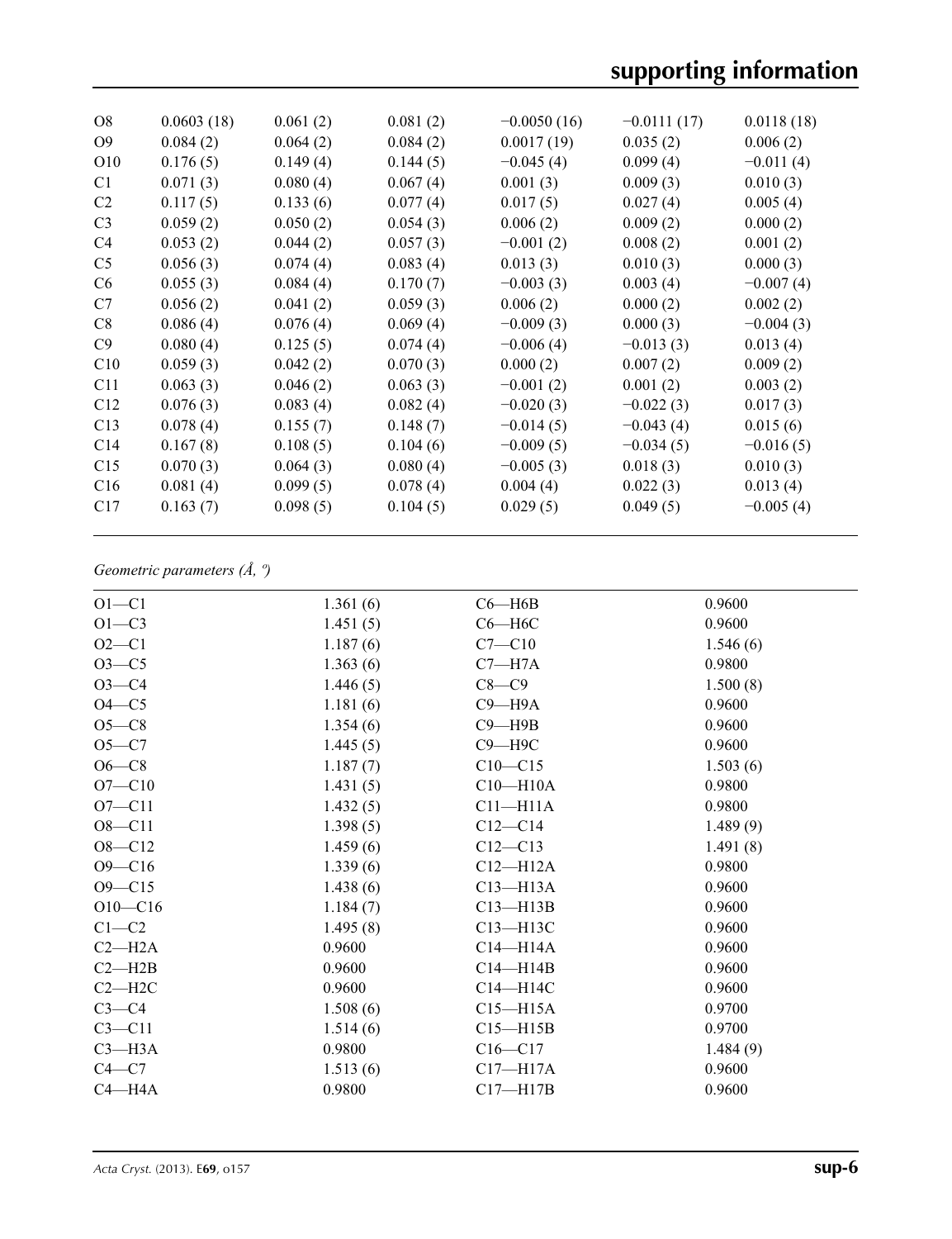| $C5-C6$          | 1.485(8) | C17-H17C           | 0.9600   |
|------------------|----------|--------------------|----------|
| $C6 - H6A$       | 0.9600   |                    |          |
|                  |          |                    |          |
| $C1 - 01 - C3$   | 119.6(4) | С8-С9-Н9С          | 109.5    |
| $C5 - O3 - C4$   | 119.4(4) | Н9А-С9-Н9С         | 109.5    |
| $C8 - O5 - C7$   | 118.5(4) | Н9В-С9-Н9С         | 109.5    |
| $C10 - 07 - C11$ | 111.7(3) | $O7 - C10 - C15$   | 110.1(4) |
| $C11 - 08 - C12$ | 114.8(3) | $O7 - C10 - C7$    | 107.4(3) |
| $C16 - 09 - C15$ | 116.5(4) | $C15 - C10 - C7$   | 114.2(4) |
| $O2 - C1 - O1$   | 122.4(5) | $O7 - C10 - H10A$  | 108.4    |
| $O2 - C1 - C2$   | 127.7(6) | $C15 - C10 - H10A$ | 108.4    |
| $O1 - C1 - C2$   | 109.9(5) | $C7 - C10 - H10A$  | 108.4    |
| $C1-C2-H2A$      | 109.5    | $O8 - Cl1 - O7$    | 108.0(4) |
| $C1-C2-H2B$      | 109.5    | $O8 - C11 - C3$    | 108.4(3) |
| $H2A-C2-H2B$     | 109.5    | $O7 - C11 - C3$    | 108.6(3) |
| $C1-C2-H2C$      | 109.5    | $O8 - Cl1 - H11A$  | 110.6    |
| $H2A-C2-H2C$     | 109.5    | $O7 - C11 - H11A$  | 110.6    |
| $H2B-C2-H2C$     | 109.5    | $C3-C11-H11A$      | 110.6    |
| $O1 - C3 - C4$   | 107.7(3) | $O8 - C12 - C14$   | 110.7(5) |
| $O1 - C3 - C11$  | 107.8(3) | $O8 - C12 - C13$   | 105.9(5) |
| $C4 - C3 - C11$  | 110.9(3) | $C14 - C12 - C13$  | 111.9(6) |
| $O1-C3-H3A$      | 110.1    | $O8 - Cl2 - H12A$  | 109.4    |
| $C4-C3-H3A$      | 110.1    | $C14 - C12 - H12A$ | 109.4    |
| $C11-C3-H3A$     | 110.1    | $C13 - C12 - H12A$ | 109.4    |
| $O3 - C4 - C3$   | 108.6(3) | $C12 - C13 - H13A$ | 109.5    |
| $O3 - C4 - C7$   | 108.6(3) | $C12 - C13 - H13B$ | 109.5    |
| $C3-C4-C7$       |          | H13A-C13-H13B      | 109.5    |
| $O3 - C4 - H4A$  | 111.6(3) |                    | 109.5    |
|                  | 109.3    | $C12 - C13 - H13C$ |          |
| $C3-C4-H4A$      | 109.3    | H13A-C13-H13C      | 109.5    |
| $C7-C4-H4A$      | 109.3    | H13B-C13-H13C      | 109.5    |
| $O4 - C5 - O3$   | 122.4(5) | $C12-C14-H14A$     | 109.5    |
| $O4 - C5 - C6$   | 126.2(5) | $C12-C14-H14B$     | 109.5    |
| $O3-C5-C6$       | 111.3(5) | H14A-C14-H14B      | 109.5    |
| $C5-C6-H6A$      | 109.5    | C12-C14-H14C       | 109.5    |
| $C5-C6-H6B$      | 109.5    | H14A-C14-H14C      | 109.5    |
| $H6A - C6 - H6B$ | 109.5    | H14B-C14-H14C      | 109.5    |
| $C5-C6-H6C$      | 109.5    | $O9 - C15 - C10$   | 109.2(4) |
| $H6A - C6 - H6C$ | 109.5    | O9-C15-H15A        | 109.8    |
| $H6B-C6-H6C$     | 109.5    | $C10-C15-H15A$     | 109.8    |
| $O5-C7-C4$       | 109.4(3) | O9-C15-H15B        | 109.8    |
| $O5-C7-C10$      | 107.2(3) | $C10-C15-H15B$     | 109.8    |
| $C4 - C7 - C10$  | 111.1(3) | H15A-C15-H15B      | 108.3    |
| $O5 - C7 - H7A$  | 109.7    | $O10-C16-O9$       | 121.4(6) |
| $C4-C7-H7A$      | 109.7    | $O10-C16-C17$      | 125.9(6) |
| $C10-C7-H7A$     | 109.7    | $O9 - C16 - C17$   | 112.7(6) |
| $O6 - C8 - O5$   | 122.5(6) | $C16 - C17 - H17A$ | 109.5    |
| $O6 - C8 - C9$   | 127.2(6) | C16-C17-H17B       | 109.5    |
| $O5 - C8 - C9$   | 110.3(5) | H17A-C17-H17B      | 109.5    |